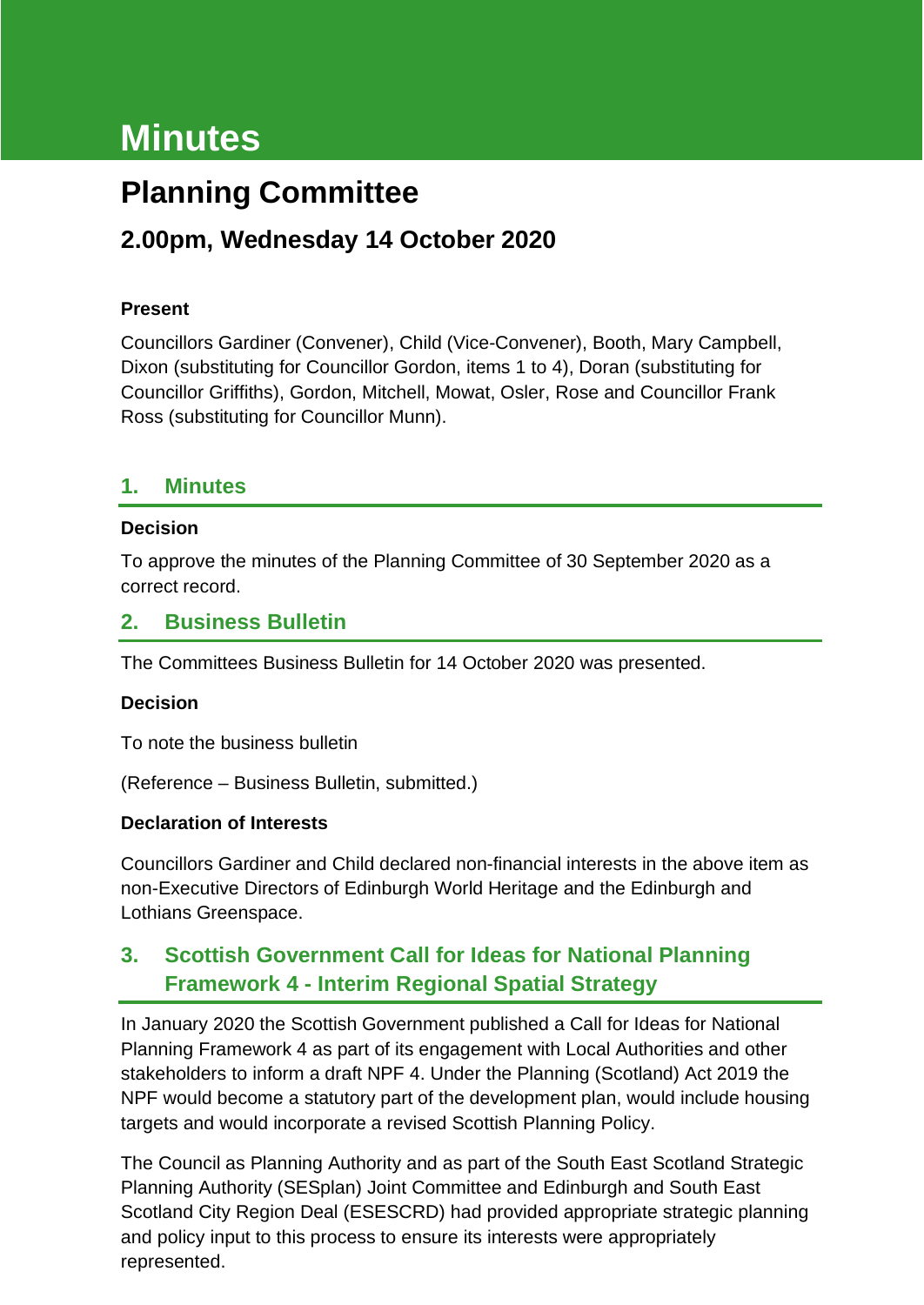#### **Decision**

- 1) To ratify the proposed interim Regional Spatial Strategy as approved by the South East Scotland Strategic Development Plan Authority (SESDPA) Joint Committee at its meeting of 21 September 2020.
- 2) To note that this would be the region's further response to the Scottish Government's Call for Ideas for National Planning Framework (NPF) 4 as a contribution to the Position Statement to be issued by the Scottish Government in Autumn 2020 and that a draft NPF was now scheduled to be published to the Scottish Parliament in September 2021.
- 3) To agree that officers continued to work with the Scottish Government on the above process, with any amendments to the interim Regional Spatial Strategy proposed through that joint work to be brought back to the SESDPA Joint Committee and Planning Committee for consideration.

(References – Planning Committee, 18 March 2020 (item 2); report by the Executive Director of Place, submitted.)

#### **Declaration of Interests**

Councillor Doran declared a non-financial interest in the above item as a member of **SEStran** 

### **4. Princes Street and Waverley Valley Strategy - project scope**

A report was provided scoping a new Strategy for Princes Street and the Waverley Valley to inform future development and management of the valley landscape, the role and use of buildings on Princes Street and its environs, and the quality and offer of its public realm.

#### **Motion**

- 1) To agree the scope for the preparation of the Princes Street and Waverley Valley Strategy and the outline programme set out in Appendix 1 of the report.
- 2) To agree to delete paragraph 4.7in the report and and replace with the following wording: Forthcoming considerations to include: the Princes Street and Waverley Valley Strategy would provide context and guidance, including civic considerations, within which forthcoming planning applications would be considered, such as the Waverley Station masterplan by Network Rail; and the Ross Development Trust's proposals to replace the Ross Theatre with a new event pavilion, associated facilities, landscaping and access improvements and other projects which may have a significant impact. As ECCT also progresses, central streets would be increasingly oriented towards walking, wheeling, cycling and public transport and new areas of public realm established, such as at Waverley Bridge.
- 3) To request that the first stage of work included a review of current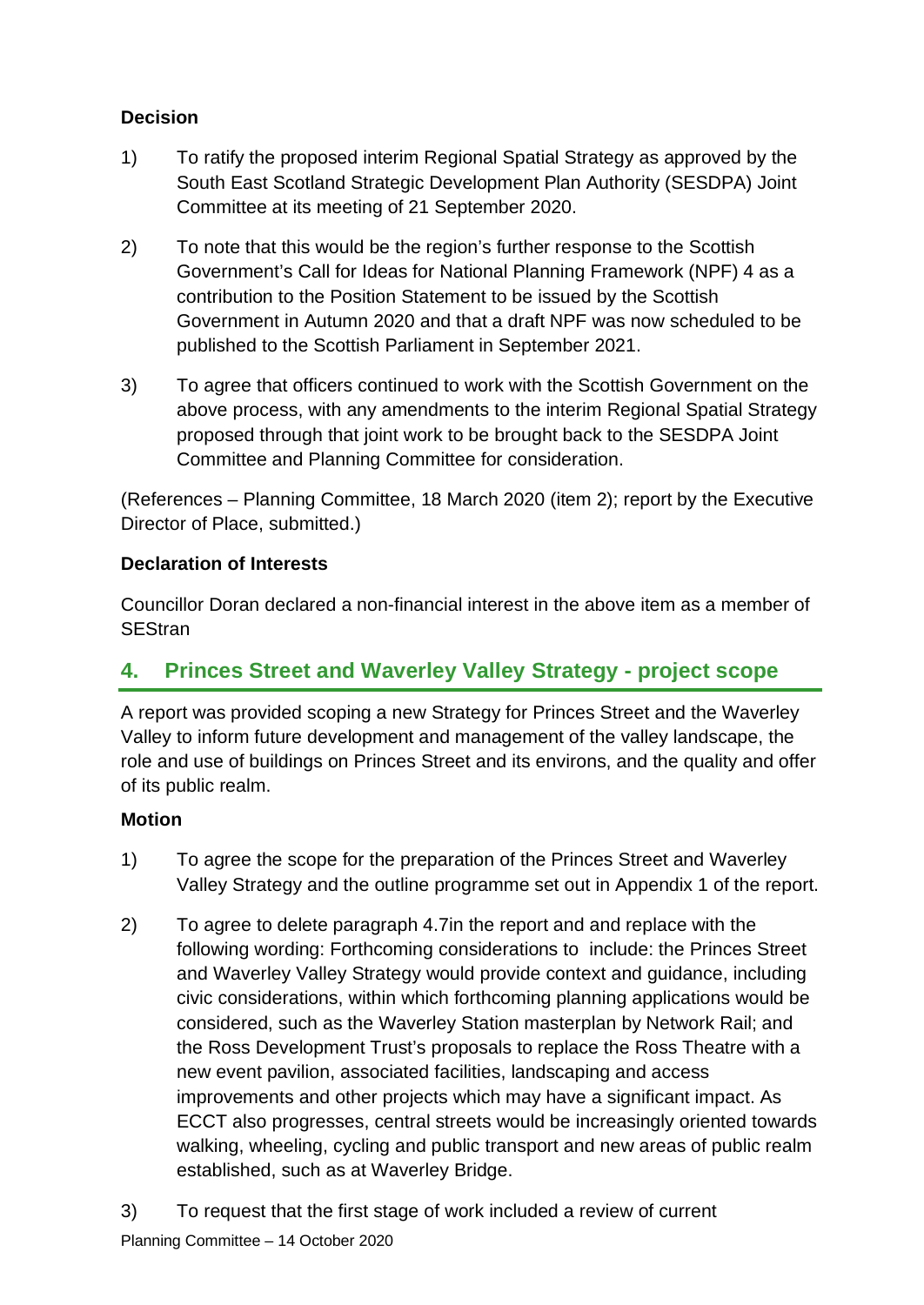documentation and policies be presented to Planning Committee with all background papers available as appendices.

- moved by Councillor Gardiner, seconded by Councillor Child

#### **Amendment**

- 1) To note the report and its attempt to bring together a complex policy landscape which cuts across Council areas; was concerned that no decision had been taken to move Council policy into cross cutting place based policy statements and until such time as the Council moved to such a delivery framework considered this to be premature and regrets that the report did not fully consider the relationship between Princes Street and the bus network.
- 2) To therefore call for a review of current documentation and policies to be conducted and presented to Committee with all background papers available as appendices before instructing further work so that Committee could consider whether there were any gaps in policy that needed further development or whether a review and consolidation of existing policy was sufficient at this time given the constrained Council resources.

- moved by Councillor Mowat, seconded by Councillor Mitchell

#### **Voting**

The voting was as follows:

| For the motion    | -                        | 7 votes |
|-------------------|--------------------------|---------|
| For the amendment | $\overline{\phantom{0}}$ | 4 votes |

(For the motion: Councillors Gardiner (Convener), Mary Campbell, Child, Booth, Dixon, Doran and Frank Ross.

For the amendment: Councillors Mitchell, Mowat, Osler and Rose.)

#### **Decision**

To approve the motion by Councillor Gardiner

(Reference – report by the Executive Director of Place, submitted.)

# **5. Legal Review of Council Planning Processes - Implementation and Resource Impacts**

In response to a motion by Councillor Mowat agreed at Council on 24 October 2019, details were provided setting out how the recommendations of the Shoosmiths Legal Review of Council Planning Processes were being implemented and addressed and the resource impacts of doing so.

#### **Motion**

Planning Committee – 14 October 2020 1) To agree the proposed implementation of the recommendations of the Legal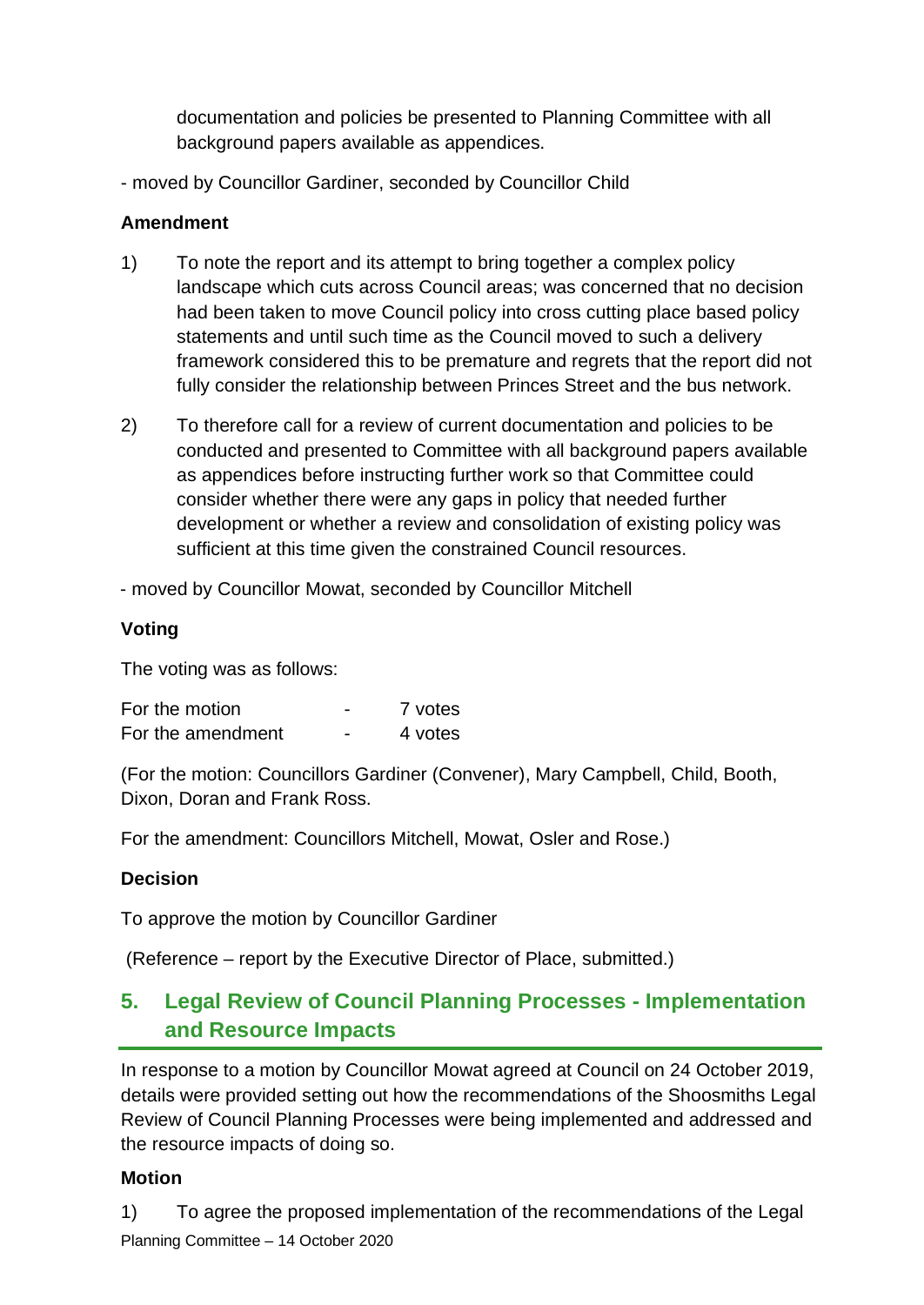Review as set out in Appendix 1 of the report.

- 2) To note the resource impacts identified in Appendix 1 of the report.
- moved by Councillor Gardiner, seconded by Councillor Child

#### **Amendment**

1) To agree the proposed implementation of the recommendations of the Legal Review as set out in Appendix 1 of the report with further clarification on:

Para 4.15(i) Best practice was that Councillors should submit additional information they received prior to the Committee to officers as soon as possible and advise officers if they planned to ask questions on this at Committee; officers should advise if they could respond to those requests and Committee would then decide whether a pause was required.

Para 4.19 (i) It should be clear to Convener and Committee that legal advice was available should this be required, where this was not requested prior to Committee and requested at Committee it should be Committee's decision whether to pause the item.

Para 4.20 (iv) The Convener and Vice Convener with Planning Officers should determine at their agenda planning meeting which Committees required the presence of a Council solicitor and revert to process at 4.19 (i) where there was no solicitor present and another member of the Committee raised issues that the required a legal opinion; as agreed at the elected members planning workshop items 4.19(i) and 4.20(iv) would be reviewed by officers and committee members at a Workshop in February 2021.

Para 4.21 (iv) To note that elected members may take part in determination of Planning Applications which had been the subject of a site visit without attending the site visit. To note that officers were carrying out a review of how information was communicated to Committee via reports, presentations and site visits. Where information relevant to a particular application could not be communicated by other means, officers would seek to provide information to enable members to undertake a site visit at an appropriate time so those members unable to undertake and organise site visits (due to accessibility or other commitments) to ensure that elected members had appropriate visual contextual information to take part in the determination of a planning application where a site visit was considered necessary.

- moved by Councillor Mowat, seconded by Councillor Rose

In accordance with Standing Order 22(12), paragraphs 2 and 3 of the amendment were accepted as an addendum to the motion.

#### **Decision**

To approve the following adjusted motion by Councillor Gardiner: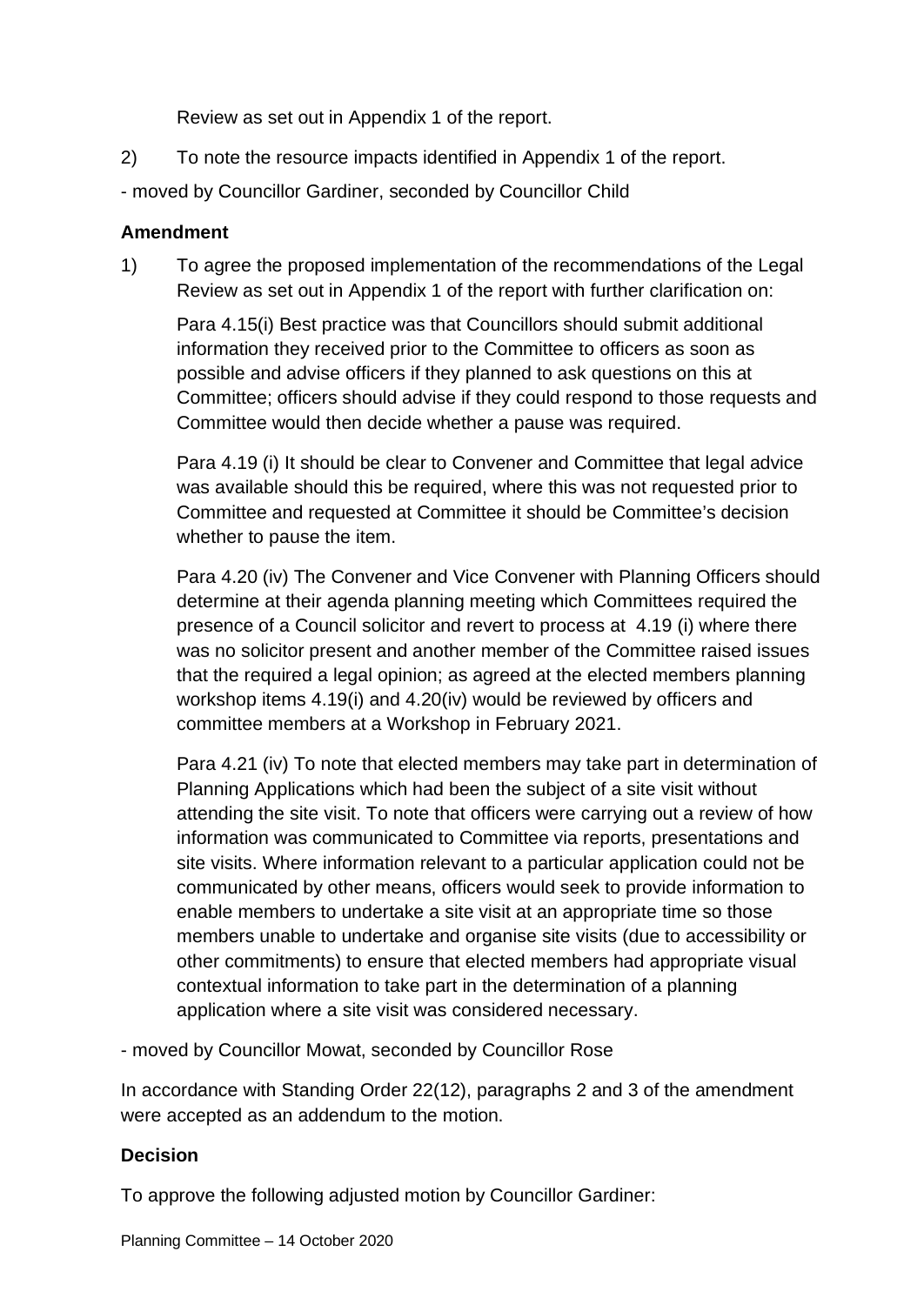1) To agree the proposed implementation of the recommendations of the Legal Review as set out in Appendix 1, with further clarification on:

Para 4.19 (i) It should be clear to Convener and Committee that legal advice was available should this be required, where this was not requested prior to Committee and requested at Committee it should be Committee's decision whether to pause the item.

Para 4.20 (iv) The Convener and Vice Convener with Planning Officers should determine at their agenda planning meeting which Committees required the presence of a Council solicitor and revert to process at 4.19 (i) where there was no solicitor present and another member of the Committee raised issues that the required a legal opinion; as agreed at the elected members planning workshop items 4.19(i) and 4.20(iv) would be reviewed by officers and committee members at a Workshop in February 2021.

2) To note the resource impacts identified in Appendix 1 of the report.

(References – City of Edinburgh Council, 24 October 2019 (item 18); report by the Executive Director of Place, submitted.)

# **6. Scottish Government Consultation on Proposed Changes to Pre-Application Consultation Requirements in Planning proposed response**

Approval was sought for the Council's response to the Scottish Government's consultation on Proposed Changes to Pre-Application Consultation Requirements in Planning.

#### **Decision**

- 1) To approve the content of the consultation response attached at Appendix 1 of the report.
- 2) To agree that this would be sent to Scottish Government as the City of Edinburgh Council's formal response to the Consultation on Proposed Changes to Pre-Application Consultation Requirements in Planning.

(Reference – report by the Executive Director of Place, submitted.)

# **7. Training and Awareness Raising Programme**

Details were provided of the proposed themes and dates for the training and awareness programme for Planning Committee members, and where relevant, members from other Council committees.

#### **Decision**

To agree the priorities for training and awareness raising over the next 12 months and the indicative themes for workshops.